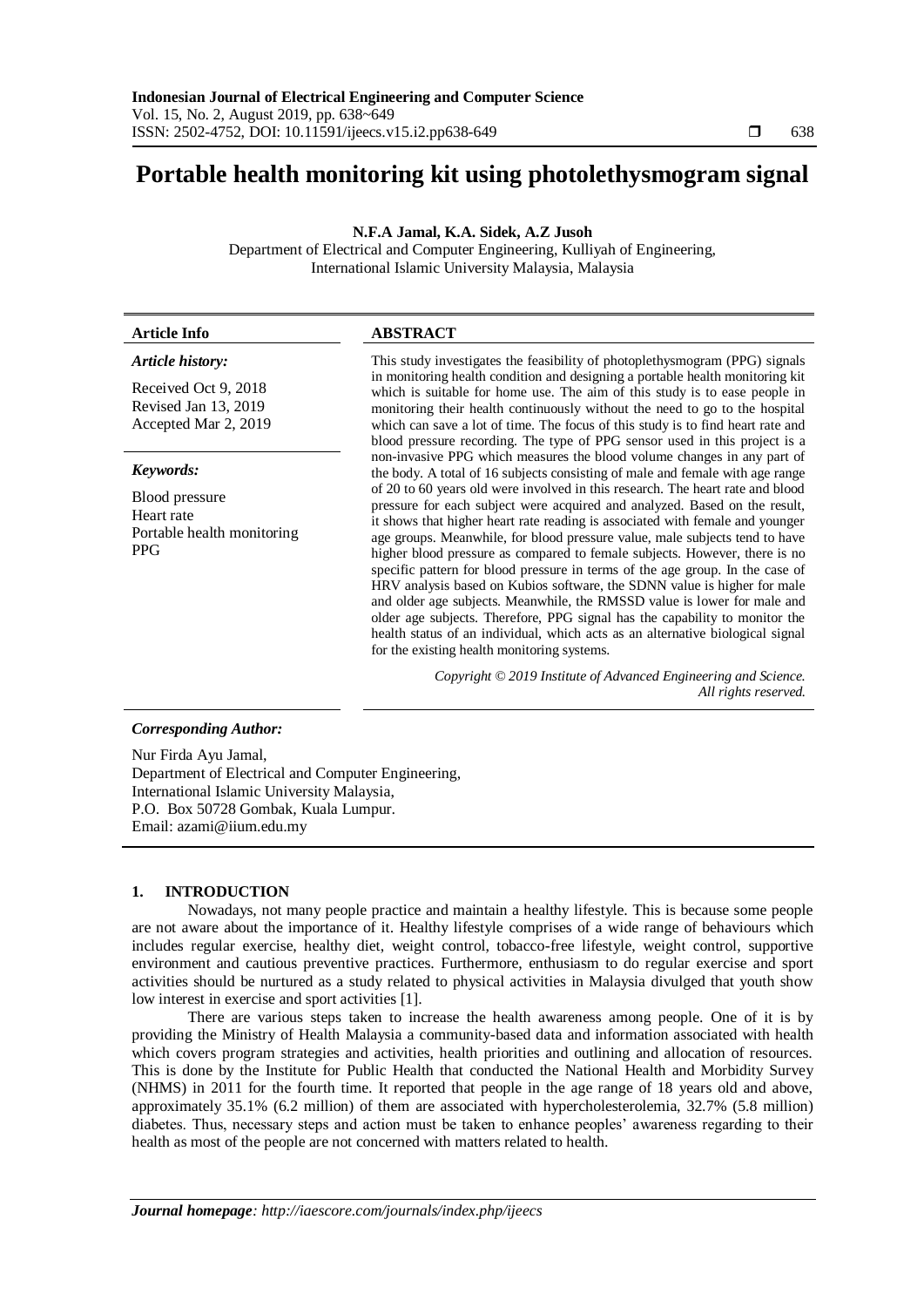One way to deal with this problem is by implementing a portable health monitoring kit. Portable means the size is small and lightweight which can be easily carried from one place to another. Usually, when people feel unwell, they will go to the clinic or hospital. However, sometimes although people are feeling unwell, they will simply prescribed medication from the pharmacy without prior consultation by the doctor. This can lead to several issues because people might not be aware that they have existing health problems. Thus, portable health monitoring kit can help people to check health status from time to time and get useful health information without the need to go to the clinic or hospital. Furthermore, it also can be used by healthy people at any time [3].

Portable health monitoring kit is usually implemented by using the electrocardiogram (ECG) signal due to its simplicity. ECG measures heart rate variability (HRV) and records the electrical activity of the heart [4]-[6]. Meanwhile, HRV measures the variation of the heartbeat in time interval as the rhythm may contain irregularities. This type of monitoring system is usually implemented by doctors at the clinic or hospital. However, for the past few years, a new method in monitoring health status by using PPG signal has been discovered and utilized. A study investigating feasibility of PPG signal by using earlobe PPG to analyze HRV [7] reported that PPG is one of the preferred replacements to ECG. The test was performed by a group of students from Indian Institute of Technology, Delhi by recordings data simultaneously with PPG and HRV and applying the same analytic process for both signals. The results confirmed that PPG provides accurate inter pulse intervals from which HRV measures can be accurately derived in healthy subjects under ideal conditions. Thus, this outcome suggests that health monitoring can be implemented using other biological signals, as an alternative to ECG. In monitoring and checking health status of people, both PPG and ECG signals have their own advantages and features.

PPG shows numerous advantages as compared to ECG such as the presence of both heart rate and respiratory information in the signal. This ability provides an effective PPG-based device to gather both heart rate and respiratory rate information [8] from the same probe. Thus, many health parameters can be obtained by using PPG such as heart rate [9], [10], oxygen saturation and blood pressure. Besides that, PPG has advantageous due to its low cost, lower power consumption [11] and smaller size as compared to ECG acquisition devices. Thus, in this study, a portable health monitoring kit using PPG signal will be developed.

Basically PPG signal measures blood volume changes in any part of the body. This is resulting from the pulsation of blood occurring with each heartbeat. PPG detect cardiovascular waves that propagate through the body using a light source and photo-detector. This study uses a non-invasive method to measure blood volume changes [12] which is a non-contact technique of acquiring bio-signals and is easier to perform. Moreover, this study utilizes a transmission type of PPG sensor which indicates that the light source is placed on the opposite site of the photodetector. PPG signals can be used to assess the cardiovascular conditions [13] because it is directly related to the pulsating arterial blood and synchronous with the heart cycle.

As mentioned earlier, blood volume changes in the microvascular bed of peripheral tissues measured using a PPG sensor originating from a light source and photodetector. Current source is generated according to the amount of reflected light. The light is reflected by the light source which emits light through the skin that reaches the bones. When a raw PPG sensor (a light emitting diode (LED) and a photodetector (PD)) is placed on any part of the body, such as the fingertip, the emitter radiates light into the tissue and the PD will pick up the amount of light that is reflected back from the tissue.

PPG signal waveform consists of two main peaks which are systolic and diastolic. Systolic refers to the end of the cardiac cycle when pressure in the arteries is at its highest or peak. Meanwhile, diastolic is the beginning of the cardiac cycle. This study aims to measure the heart rate and blood pressure of an individual. Heart rate is also called heartbeat. It refers to the number of heart beats per unit time, which is commonly expressed as beats per minute. Heart rate also is a measure of cardiac activity. The heart rate is influenced by various factors such as individual level of physical activity and fitness, condition of body (sleeping, walking, running, resting, etc.), mental and emotional state and circulating hormones. Meanwhile, blood pressure is the force of the blood pushing against the walls of the arteries. Each time the heartbeats, blood will be pumped and pushed into the arteries. Blood pressure is the highest when heartbeats, pumping the blood and thus will reach the highest peak, as has been mentioned earlier which is called systolic blood pressure (SBP). When heart is at rest, between beats and causes blood pressure to fall, this is when diastolic blood pressure (DBP) occurs. SBP and DBP strongly depend on the volume of the blood. Blood pressure below 120/80 is considered as normal meanwhile, blood pressure ranging from 120/80 to 139/89 is called hypertension. SBP is normally around 90 to 100 and when blood pressure is 140/90 or above, it can be considered as high blood pressure [14].

Due to the invention of the ECG signal, it improves the technology for continuous health monitoring system. Nevertheless, alternative method exists with the discovery of PPG signals which is able to record physiological data from almost any part of the body. In such a way, PPG has become better explored and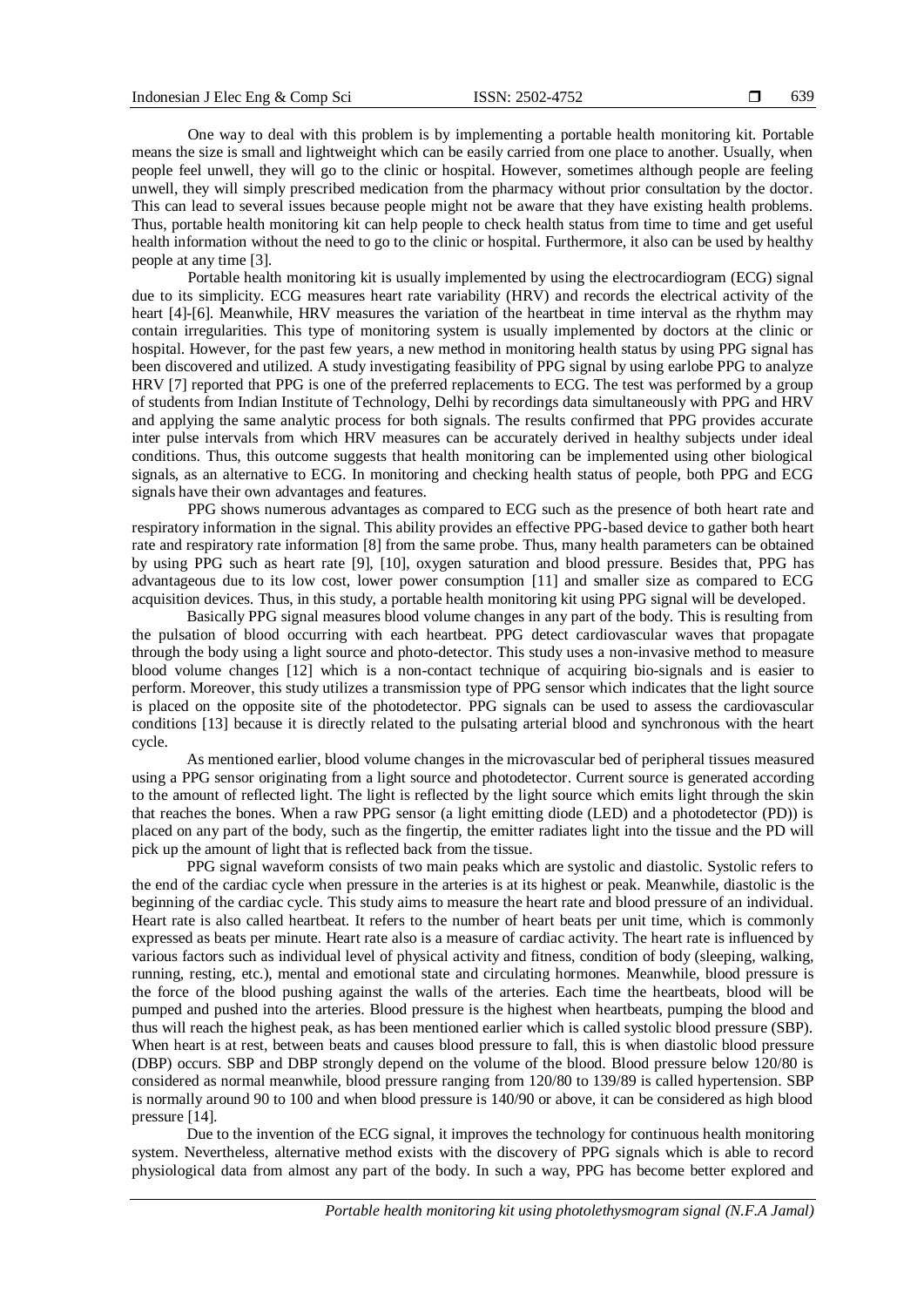utilized, additional applications for the general public have been uncovered but limited only for medical institution implementations. Although, portable health monitoring kit gives many advantages for most of the people, it is still not a commonly used device. As discussed earlier, numbers of researches have been conducted related to the health monitoring system [15] but very few studies have been completed associated to portable device using PPG signals. Hence, the focus of this study is based on a portable device of PPG signal.

Doshi and Panditrao in [16] proposed a hemoglobin (HB) concentration measurement using optical non-contact technique using PPG. The fact that absorption of blood differs at different wavelengths can be used to measure the optical characteristics of blood. Two different wavelengths are set which are 660nm and 940 nm. The reason why these two wavelengths are chosen because at 660nm wavelength absorbance of deoxyhemoglobin greatly exceeds the absorbance of oxyhemoglobin whereas at 960nm wavelength absorbance of oxyhemoglobin greatly exceeds the absorbance of deoxyhemoglobin [17], [18]. The objective of this research is to get the heart circulation patterns and light absorbent blood components in the blood by placing a single receiver photo diode in the lower shell of the finger clip.

Jeong et. al, in [19] designed hardware to estimate arterial blood pressure (BP) using PPG signal. Three tests were conducted which are animal, clinical and external factors' tests. Signals were obtained and examined from the tails of three healthy dogs and fingers of six patients who have changes in BP. PPG signal are influenced by pressure of the indexed finger and temperature of the target area. The research was performed to get the relationship of estimation BP from PPG signal. In the animal test, two dogs 20kg and 22kg were used. The results for animal test show a linear relationship. The clinical tests were processed with patients who were within the range of 9 to 83 years old and were using an invasive blood pressure (IBP) instrument in Wonju Christian Hospital. Meanwhile, for external factors' tests were done by having subjects to take a rest for about 15 minutes and then during the recovery time PPG signal was measured. From this study, it concluded that the blood volume is proportional to temperature and inversely proportional to pressure.

Gil et. al, in [20] investigated the pulse transmit time variability with heart rate variability during decrease in the amplitude fluctuations of PPG signal. Pulse transit time (PTT) can be measured by using PPG because it is directly related with cardiac function [21]. The main objective to analyze the transmitted pulse is to compare the PTT variability with HRV during amplitude fluctuations of PPG events. They also analyzed the relationship with sleep apnea. Hence from their analysis, they can improve specificity of amplitude fluctuations of PPG as apnea market. From the analysis, it stated that PTT reflected sympathetic changes more obvious than HRV. It is because PPT reflects peripheral circulation which mainly is mediated by sympathetic activity.

Although there are many research on PPG signal related to health monitoring system, however, portable health monitoring kit has been yet uncovered. Portability creates accessibility to the general public. Thus, in this research, we will develop a portable health monitoring kit using PPG signal.

## **2. RESEARCH METHOD**

This section consists of two main parts which are; i) Proposed Methodology and ii) Hardware Design in developing portable health monitoring kit using PPG signal.

#### **2.1 Proposed Methodology**

In this study, four steps are done to develop and implement a portable health monitoring kit using PPG signal which consists of signal acquisition, preprocessing, feature extraction and classification.

#### **2.1.1 Signal Acquisition**

The PPG signals were acquired using a sensor module called Easy Pulse v1.1 which is connected to the Arduino microcontroller. A total of 16 subjects which consist of male and female with age range from 20 to 60 years olds are involved in this research. Note that, different subjects will give diverse PPG signal based on the level of their health, size, age and also gender. These signals were acquired by using IR LED sensor as the light source and the phototransistor as the light detector. In this study, these sensors were applied on the fingertip. In the next stage, the acquired signal will go undergo preprocessing to remove noise of the signal.

## **2.1.2 Preprocessing**

The light that hits the skin and passing through the tissue is measured by a photodetector which produces a signal. Note that the measured signals can be different and distorted by various ambient noise. The PPG signal obtained from the photodetector is noisy and weak. Thus, it is required to have an amplifier to boost the signal and a filter to remove unwanted portion of the signal. In the first stage, the signal will pass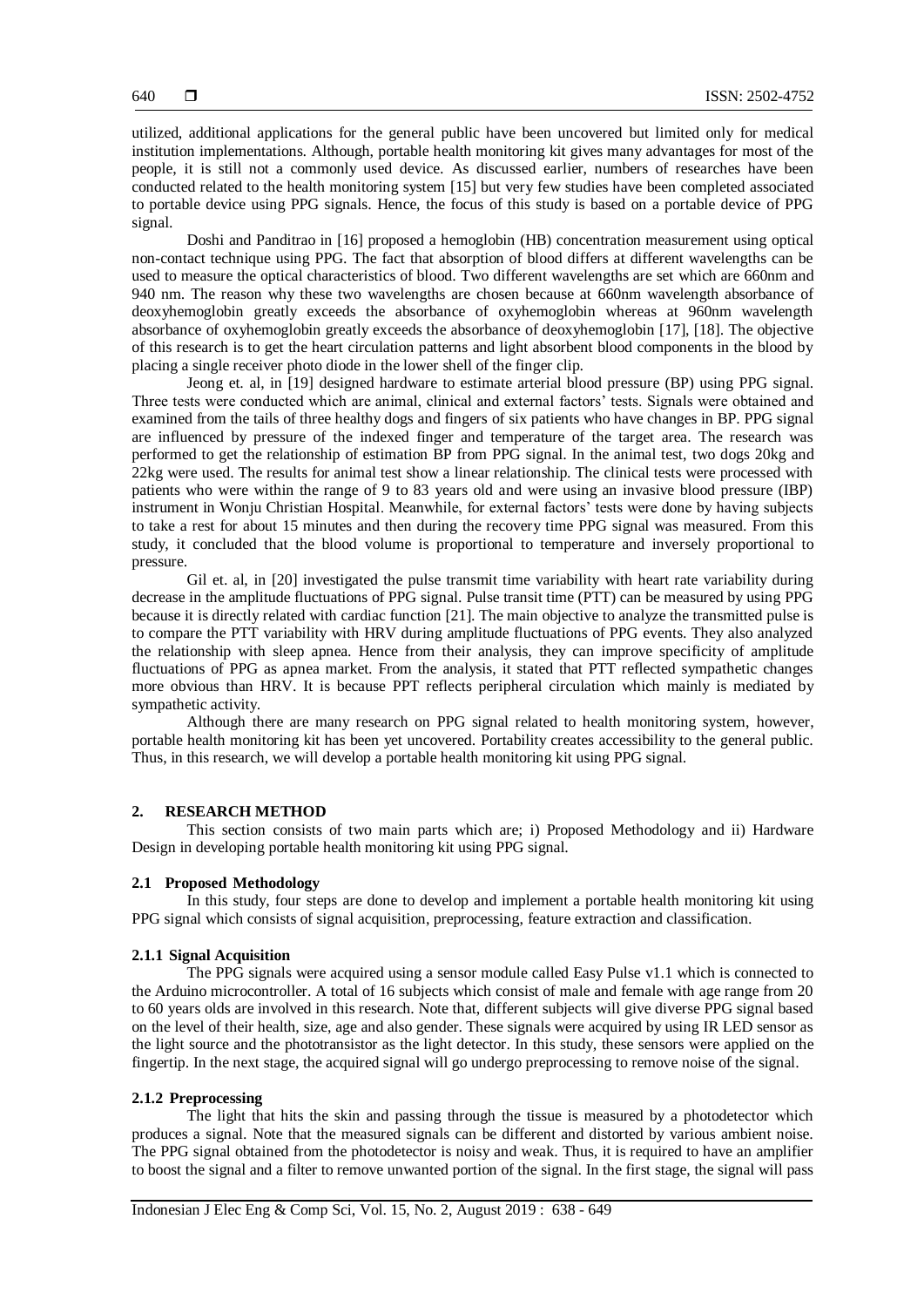641

into a passive high pass filter to further block any DC components. The output signal from the high pass filter then will go to a low pass filter. In the next stage, there are also additional high pass and low pass filters and the output obtained from those steps will be fed to an Operational Amplifier (OP Amp) [22].

### **2.1.3 Feature extraction**

In this project, we basically used Arduino only to find the health parameters due to the requirement of portability. Once the signal has been filtered, discriminant features were extracted. One cycle of PPG (which consist of systole and diastole region) signal was extracted and analyzed to obtain the desired health parameters as shown in Figure 1. The PPG waveform contains important features needed to analyze the signal. The peak detection and alternating current (AC) components value are essential in measuring heart rate. Furthermore, blood pressure measurements require crucial calculations which the shape and variations of PPG signal will affect the readings. After obtaining the extracted features, it will then act as the input for the proposed classification mechanisms.

## **2.1.4 Signal Classification**

We use statistical analysis to classify the signal. There are different formulas to calculate each important parameter. In the study, standard algorithms were used in order to obtain the readings which are heart rate and blood pressure. In this algorithm the PTT and pulse wave velocity (PWV) are important in determining the heart rate and blood pressure. PTT as shown in Figure 2 refer to as the time it takes the pulse wave to travel between two arterial sites within the same cardiac cycle. This time is related to the propagation velocity of the pulse wave [21]. Meanwhile PWV is the speed at which the arterial pressure wave travels is directly proportional to blood pressure [21]. The pulse wave velocity is measured by measuring PTT, which refers to the time interval between two pulse waves propagating in the same cardiac cycle from separate arterial sites [21]. After obtaining PTT and PWV, these values will be added to the specified formulas. These formulas are briefly described as in (1), (2) and (3) in reference to [21].



Figure 1. One cycle of PPG signal [22] Figure 2. PTT of PPG and ECG signal [23]

$$
Heart Rate = f \times 60 \text{ or } (2 \times 60) \div (PTT1 + PTT2)
$$
 (1)

$$
SBP = 0.05089855 \times PWV + 62.5590972 \tag{2}
$$

$$
DBP = 0.04940772 \times PWV + 17.4800472 \tag{3}
$$

where:  $f = \text{frequency}$ ,  $PTT = \text{Pulse transit time}$ ,  $PWV = \text{Pulse wave velocity of the signal}$ 

When obtaining the heart rate and blood pressure, the points for the PPG signals also must be acquired for the analyzation and comparing purposes. This type of analysis is specifically for heart rate measurement. We used Kubios HRV software in the analyzation of the points of PPG signal for efficient and accurate comparison.

Kubios HRV is an advanced and simple to utilize programming for HRV examination. The product underpins a few information groups for PPG or ECG information and beat-to-beat RR interim information.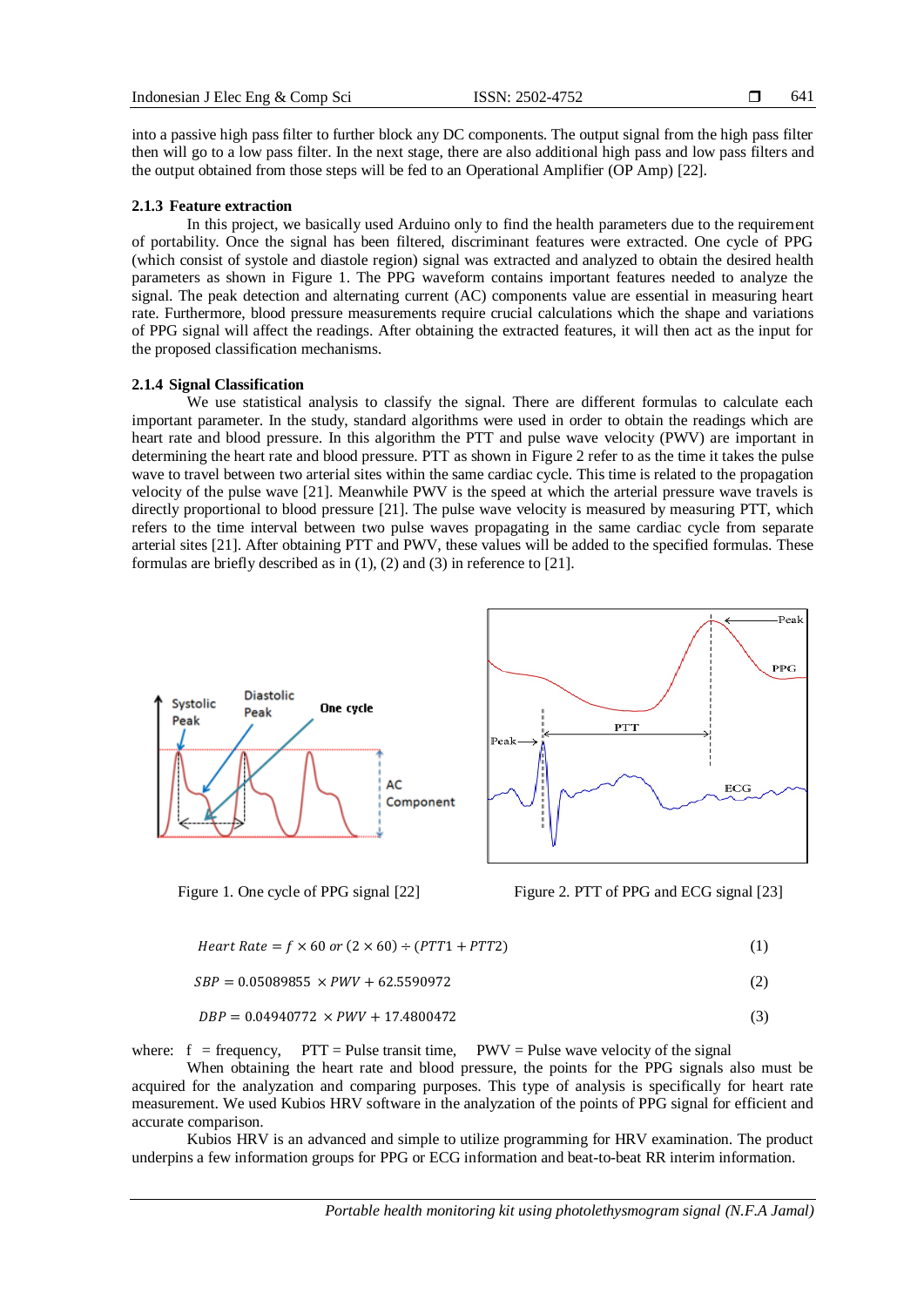In this research, the focus is on the time-domain analysis. Due to the short term of the data statistics which is less than 10 minutes, the time-domain involved are standard deviation of normal to normal intervals (SDNN) and root mean square of successive differences (RMSSD) on normal to normal (NN) intervals.

SDNN is very significant and important because it reflects the factors that contribute to the heart rate variability including the slow oscillations which are believed to reflect the heart's intrinsic ability to respond to hormonal influences. A variance is mathematically equivalent to the total power of spectral analysis, so it reflects all cyclic components of the variability in recorded series of NN intervals. The length of recording affects the actual values of SDNN because these values are proportional to the length of the recording. Moreover, SDNN also determine the stress coping ability of an individual. Meanwhile, RMSSD measures the estimated high-frequency variations in heart rate in short term NN recordings which reflect an estimate of parasympathetic regulation of the heart. Note that RMSSD is measured in milliseconds.

#### **2.2 Hardware Design**

The hardware components used for this project are Arduino Mega 2560, Easy Pulse Sensor v1.1, thin flim transistor (TFT) touch screen and power source. Each of this hardware will be briefly described in this section.

## **2.2.1 Arduino Mega 2560**

Arduino Mega 2560 is one of the compact and powerful microcontroller board based on the ATmega2560. It contains 54 digital input/output pins, 16 analog inputs, 4 UARTs (hardware serial ports), a 16 MHz crystal oscillator, a Universal Serial Bus (USB) connection, a power jack, an In-Circuit Serial Programming (ICSP) header, and a reset button. It is responsible to support the microcontroller because it contains various things needed. In order to get started, simply connect it to a computer with a USB cable or power it with battery or an AC-to-DC adapter. The Arduino Mega 2560 board is compatible with most shields designed for the Uno and the former boards Duemilanove or Diecimila.

### **2.2.2 Easy Pulse Sensor v1.1**

Easy Pulse Sensor v1.1 is used to acquire the PPG signal from the fingertip. It consists of IR LED and photo detector. This sensor makes use of transmission PPG which the IR LED and phototransistors are placed oppositely to each other. This type of sensor is susceptible to the small movement of the finger. In order to get an accurate pulse of PPG signal, finger must be very steady and avoid noticeable movement. Moreover, Easy Pulse Sensor v1.1 uses an improve sensor type which also known as HRM-2155E that is less prone to the finger motion.

## **2.2.3 TFT Touch Screen**

In this project, 2.4" TFT touch screen was used to display the outputs. This type of TFT display is 2.4" diagonal with 4 white-LED backlight. The display is 240x320 pixels with individual Red Green Blue (RGB) pixel control, which the resolution is good than the normal black and white 128x64 display. Moreover, the TFT touch screen comes with resistive touch screen in order to detect finger presses in any point on the screen. The advantage of this touch screen is it has its own controller with RAM buffering which causes the microcontroller to remain idle almost all the time. The display can be used in two modes, which are 8-bit and SPI.

For 8-bit mode, there are 8 digital data lines and 4 or 5 digital control lines to read and write to the display (12 lines total). Meanwhile, SPI mode requires only 5 pins total (SPI data in, data out, clock, select, and d/c) but is slower than the 8-bit mode.

## **2.2.4 Power Source**

Power source is needed in order to supply the power to the embedded system. This is due to the proposed health monitoring kit which offers portability and wireless criterion. A power bank is used as the power source with 5 V output voltages and 1 mA current. It is very important to know the maximum and minimum limit of the current and voltage that are used to operate the device in order to avoid any damages or faults that might occur if the power source limit exceeds the required range.

### **3. RESULTS AND ANALYSIS**

This section will discuss the experimentation procedure and perform the result analysis based on heart rate and blood pressure. In order to get the desired output, several steps must be done in developing the portable health monitoring kit. PPG signal can be obtained directly from the finger of subject by using Easy Pulse v1.1. In this research, at the beginning of the data acquisition, subjects were required to be in a sitting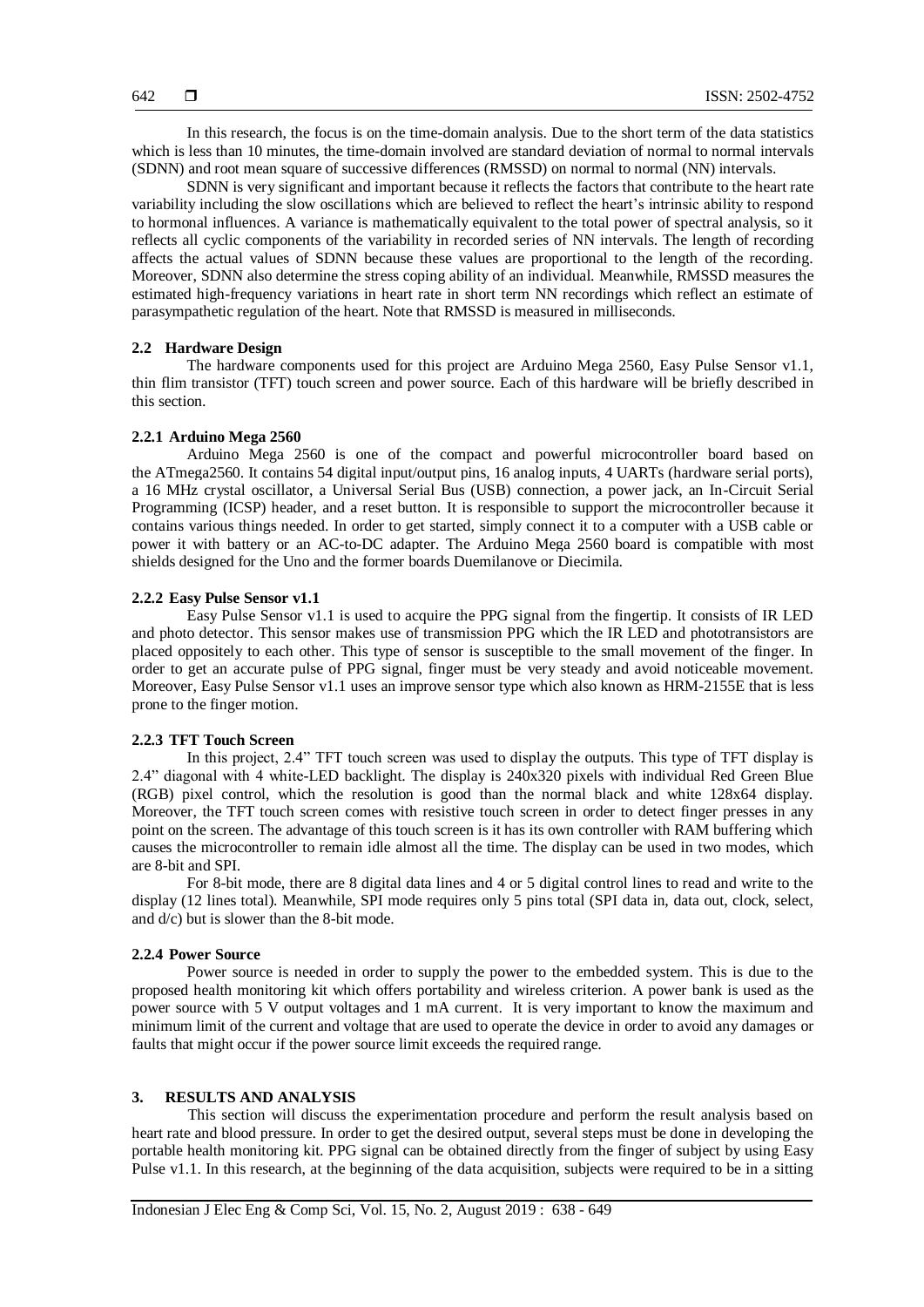and relaxed condition to obtain the desired waveforms. This is due to any movement of the subjects will affect the output. Subjects need to calm down for about 5 minutes before PPG signals can be collected. Furthermore, Subjects can read their health parameters through the TFT touchscreen.

## **3.1. Portable Healts Monitoring Kit Display Screen**

When the device starts, the welcoming page will appear and the user will be asked to place his/her finger on the sensor. Then, the device will prompt for user's height and display a keypad containing numbers on the TFT touch screen. Thus, the user must key in the estimated height by pressing the numbers on the TFT touchscreen. User must wait for a while before the device can display the heart rate and blood pressure values.

## **3.2. Result Analysis**

A total of 16 subjects were classified based on gender and age. There are four age ranges that were considered which are 20 to 30, 30 to 40, 40 to 50 and 50 to 60 years old. The heart rate and blood pressure for the 16 subjects are shown in Table 1.

| Subject | Gender | Age       | <b>Heart Rate</b><br>(bpm) | <b>Blood Pressure</b><br>(Systolic/Diastolic) |
|---------|--------|-----------|----------------------------|-----------------------------------------------|
| 1       | Female | 20-30     | 97                         | 100/66                                        |
| 2       | Female | 20-30     | 84                         | 108/70                                        |
| 3       | Male   | 20-30     | 74                         | 114/76                                        |
| 4       | Male   | 20-30     | 122                        | 128/89                                        |
| 5       | Female | $30-40$   | 80                         | 112/75                                        |
| 6       | Female | 30-40     | 78                         | 106/69                                        |
| 7       | Male   | 30-40     | 80                         | 114/75                                        |
| 8       | Male   | 30-40     | 64                         | 106/71                                        |
| 9       | Female | $40 - 50$ | 90                         | 113/76                                        |
| 10      | Female | 40-50     | 79                         | 120/82                                        |
| 11      | Male   | $40 - 50$ | 66                         | 117/82                                        |
| 12      | Male   | $40 - 50$ | 78                         | 113/74                                        |
| 13      | Female | 50-60     | 70                         | 101/64                                        |
| 14      | Female | 50-60     | 66                         | 101/64                                        |
| 15      | Male   | 50-60     | 59                         | 99/64                                         |
| 16      | Male   | 50-60     | 63                         | 106/69                                        |

Table 1. Heart Rate and Blood Pressure of 16 Subjects

As a result of the experimentation procedure, the heart rate and blood pressure for various age ranges and genders are different as seen in Table 1. The ranges for heart rate vary from 59 bpm to 100 bpm. However, there are two male subjects that show slightly unusual reading for heart rate which are Subject 4 and 15. For Subject 4, the heart rate is 122 bpm which is considered as high that is due to the emotion or physical condition of the subject when the data acquisition took place as the subject is only in the age range of 20 to 30 years old. On the other hand, Subject 15 showed a relatively lower heart rate which is 59 bpm. The subject was asked if he has any history of heart abnormality in order to get further details. The subject mentioned that he is under continuous medication and usually his heart rate is around 60 bpm as measured by the doctor. Hence, our proposed heart rate measurement is synchronized with the clinical reading. Furthermore, blood pressure values also show different reading ranging from 99/64 to 120/82 except for one subject. The subject with the highest heart rate gave the highest blood pressure which is 128/89. The possible reason of this situation is due to anxiety which causes physical changes such as increased the blood pressure and heart rate.

Heart rate and blood pressure can be further classified and analyzed based on gender and age ranges to get significant differences. Table 2 shows the heart rate statistical analysis based on genders. From Table 2, it can be observed that the average heart rate for female subjects is higher than male subjects by approximately 5 bpm. Although female subjects show a relatively higher reading for the average heart rate, however, the range for the heart rate is still in the normal range. Furthermore, the standard deviation of the heart rate for male subjects is larger as compared to the female subjects. This implies that the heart rate of male subjects is spread over out of the mean range wider than female subjects. By comparing the gender differences, male subjects tend to have slower heart rate. This is because male subjects tend to be more relaxed and calmed as compared to the female subjects.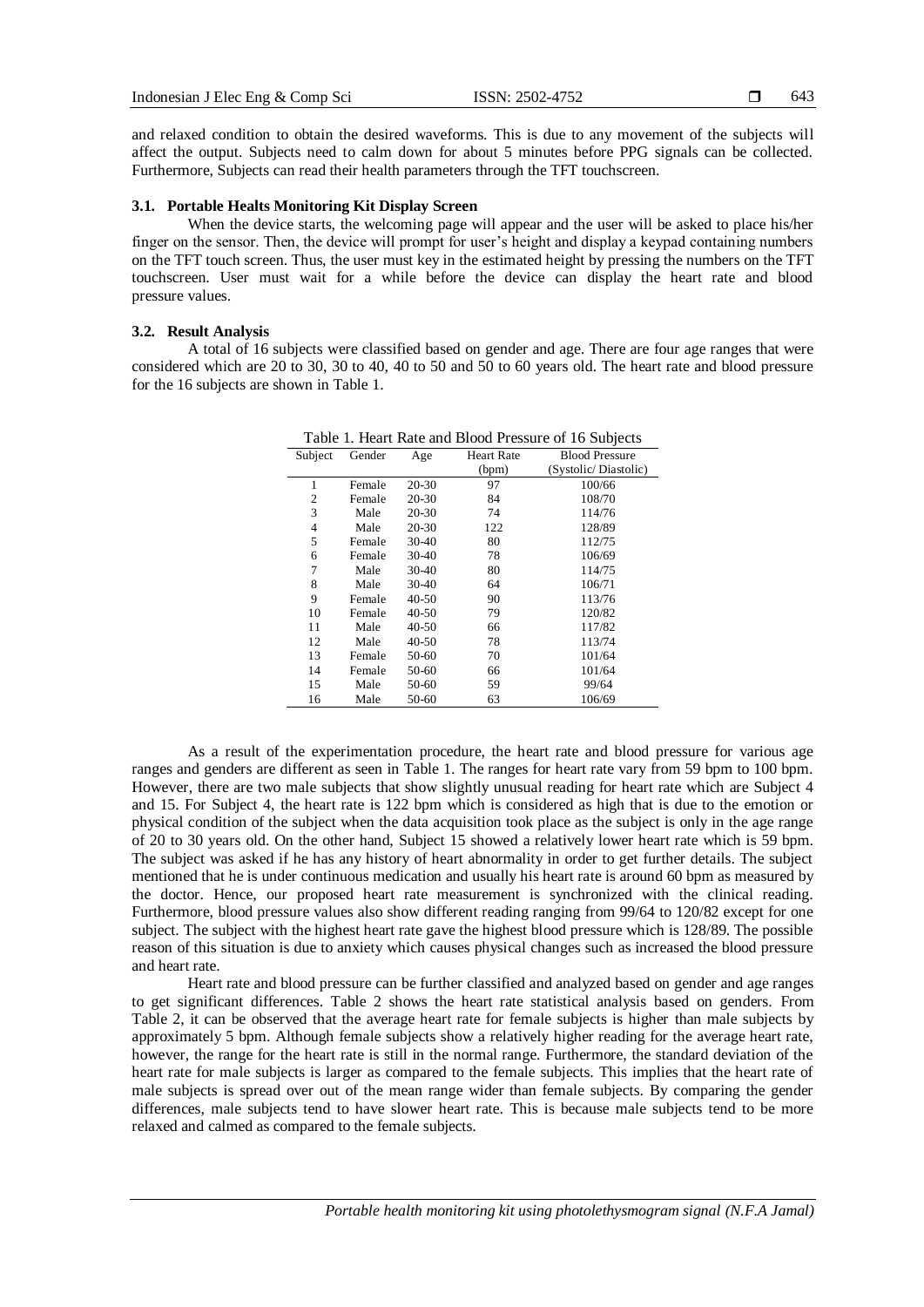| Table 2. Heart Rate Statistical Analysis based on Genders |       |         |                           |  |  |
|-----------------------------------------------------------|-------|---------|---------------------------|--|--|
| Subjects                                                  | Sum   | Average | <b>Standard Deviation</b> |  |  |
|                                                           | (bpm) | (bpm)   |                           |  |  |
| Both male and female                                      | 1250  | 78.125  | 15.569                    |  |  |
| Male                                                      | 606   | 75.75   | 20.148                    |  |  |
| Female                                                    | 644   | 80.5    | 10.029                    |  |  |

After categorizing the subjects according to the gender, the analysis on the age range is considered. As mentioned earlier, the subjects are divided into four age groups. The statistical analysis of heart rate for each age group is shown in Table 3.

Table 3. Statistical Analysis of Heart Rate According to Age Groups

| Age (years old) | Sum (bpm) | Average (bpm) | <b>Standard Deviation</b> |
|-----------------|-----------|---------------|---------------------------|
| $20 - 30$       | 377       | 94.25         | 20.759                    |
| $30-40$         | 302       | 75.50         | 7.724                     |
| $40 - 50$       | 313       | 78.25         | 9.811                     |
| $50-60$         | 258       | 64.50         | 4.655                     |

The sum and average heart rate for the age group of 20 to 30 years old shows the highest reading with 377 bpm and 94.25 bpm respectively. Meanwhile, the age group of 50 to 60 years old has the lowest sum and average heart rate. This is because younger age groups are more active in term of physical activities as compared to older age groups. There is a huge difference in the sum and average heart rate for these two age groups. The results show that older people tend to have lower heart rate as compared to younger people. In addition, the standard deviation for each age group is proportional to their sum and average heart rate. This specifies that the higher the sum and average heart rate, the higher the standard deviation.

Blood pressure also can be categorized in more details according to gender. Table 4 shows a statistical analysis of blood pressure based on gender.

| Table 4. Statictical Analysis of Blood Pressure based on Gender |            |        |  |
|-----------------------------------------------------------------|------------|--------|--|
| Subject                                                         | Average    |        |  |
|                                                                 | <b>SBP</b> | DBP    |  |
| Both male and female                                            | 109.875    | 72.875 |  |
| Male                                                            | 112.125    | 75     |  |
| Female                                                          | 107.625    | 70.75  |  |

The average SBP and DBP of both male and female subjects are in the normal range. However, SBP and DBP of male subjects are higher as compared to female subjects. The reason of this result is due to the weight of the subjects. According to the research conducted by Harsha and Bray [13], blood pressure alteration is theorized to be positively associated with weight change. This can be explained as by the reductions in insulin resistance, enhanced sodium retention, alterations in vascular structure and function, changes in ion transport, enhanced stimulation of the renninaldosterone-angiotensin system, increased activation of sympathetic nervous system, and changes in natriuretic peptide when weight is reduce. Thus, a healthy diet should be maintained because it will affect the blood pressure. Besides that, the standard deviation of male subjects also tends to deviate more than female subjects. In addition, the blood pressure also has been analyzed statistically according to age groups as tabulated in Table 5.

Table 5. Statictical Analysis of Blood Pressure According to Age Groups

| Age         | Average |       | <b>Standard Deviation</b> |        |
|-------------|---------|-------|---------------------------|--------|
| (years old) | SBP     | DBP   | <b>SBP</b>                | DBP    |
| $20-30$     | 112.5   | 75.25 | 11.818                    | 10.046 |
| $30-40$     | 109.5   | 72.5  | 4.123                     |        |
| $40 - 50$   | 115.75  | 78.5  | 3.403                     | 4.123  |
| 50-60       | 101.75  | 65.25 | 2.986                     | 2.5    |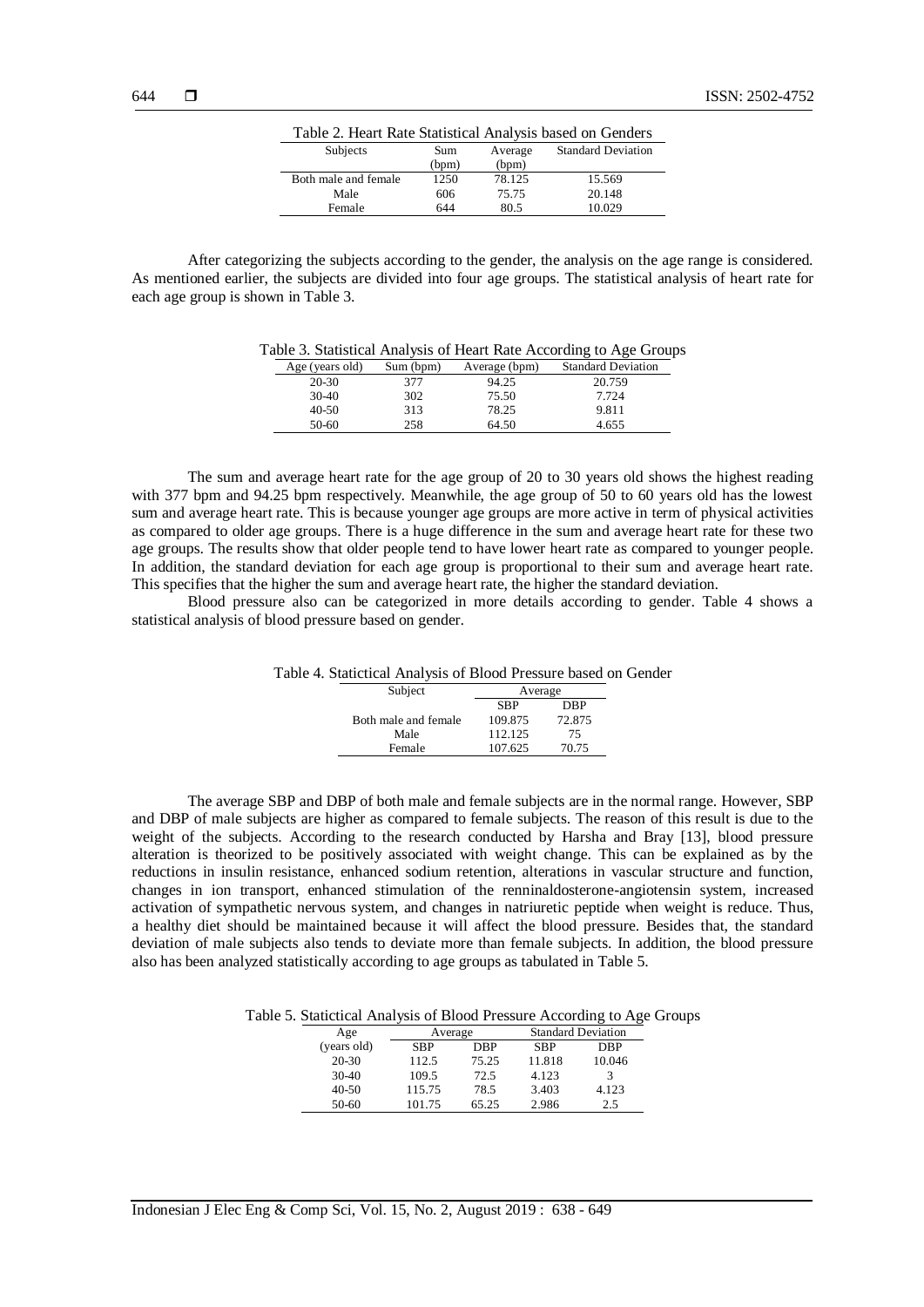According to age groups, the SBP and DBP for 20 to 30 years old and 40 to 50 years old have higher reading as compared to the remaining age groups. In contrast, subjects in the age of 50 to 60 years old have the lowest SBP and DBP. The reason being is due to the medication effect and also the stress level. The subjects in the age range of 40 to 50 years old are more likely to have higher level of stress as compared to the other age group. Many factors can contribute to the stress level such as the environment and personal issues. Although the subjects in the age group of 40 to 50 years old have the highest blood pressure, however, the standard deviation for both SBP and DBP is not high as compared to the subjects in the age group of 20 to 30 years old. This shows that the blood pressure of the subjects in the age of 20 to 30 years old have a large difference with each other.

Overall, from the above analysis, it can be concluded that for the heart rate, female and younger age group have higher heart rate as compared to others groups. Meanwhile, for blood pressure, male subjects have higher blood pressure as compared to female subjects. However, according to age groups, the blood pressure does not follow a specific pattern. The subjects in the age group of 50 to 60 have the lowest blood pressure and subjects in the age groups of 40 to 50 have the highest blood pressure.

## **3.3. HRV Analysis**

As been mentioned earlier, time-domain analysis will be performed on the HRV. The results from Kubios software for 1 male subject (in the age range of 20 to 30 years old) and 1 female subject (in the age range of 40 to 50 years old) are shown in Figure 3 and 4 respectively.



Figure 3. Results from Kubios software for male subject in the age range 20 to 30 years old



Figure 4. Results from Kubios software for female subject in the age range 40 to 50 years old

Based on Figure 3 and 4, it can be seen that each subject has their own pattern of PPG signals. There are many factors that affect the waveform of PPG signal such as age, gender, physical condition and etc. The variation of PPG signal lead to variation of heart rate variability. By using Kubios software, important information can be obtained and analyzed. Only two time-domain measurements will be highlighted in this study which is SDNN and RMSSD. The subjects' SDNN and RMSSD are shown in Table 6.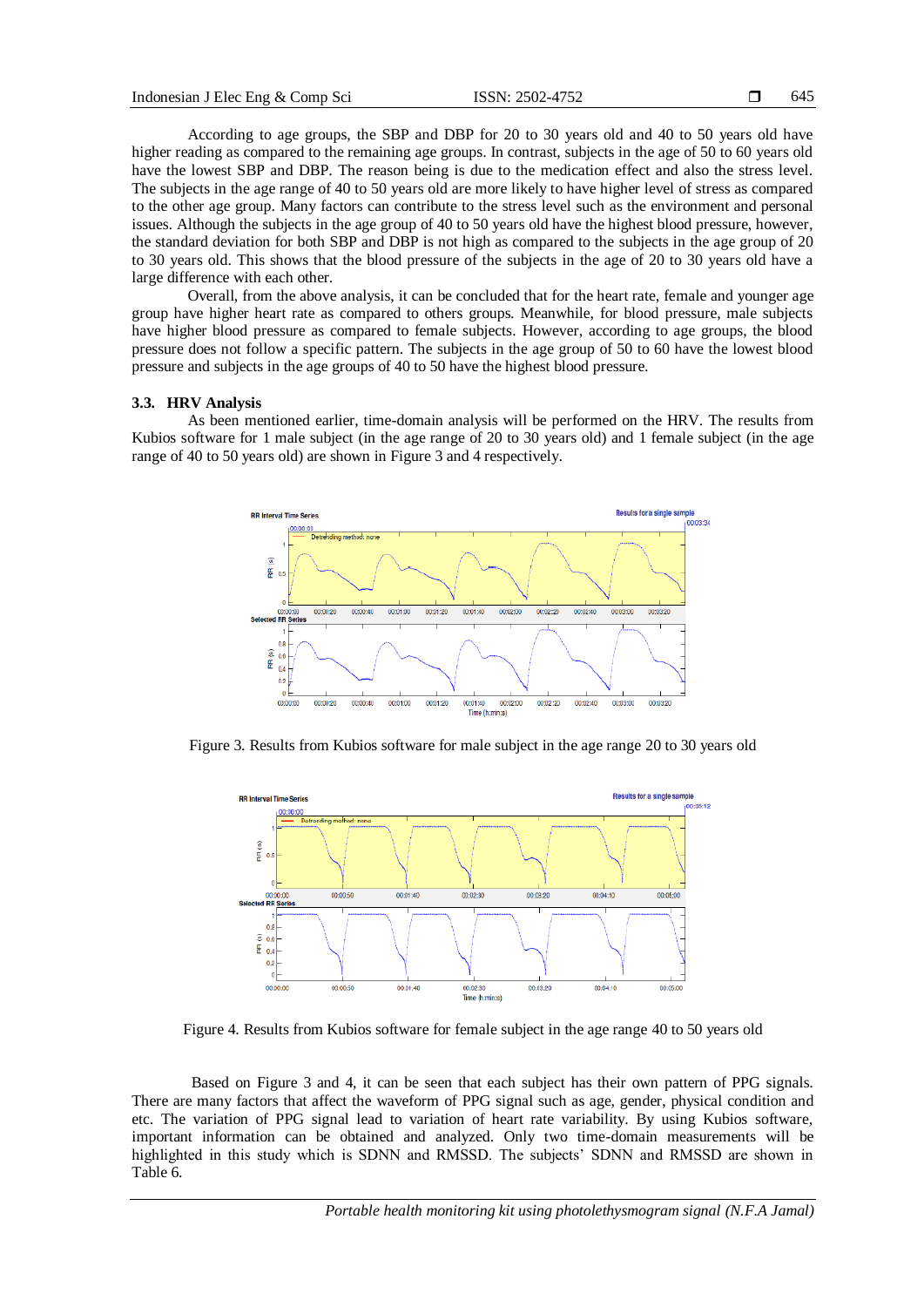From Table 6, according to the age ranges, the SDNN is higher at the age of 50 to 60 years old. This can be seen clearly as all of the subjects in the age range of 50 to 60 years old have SDNN that are greater than 300 ms. Meanwhile, for the age range of 20 to 30 years old, one of the subjects shows the lowest SDNN with 250.8 ms. The other subjects in similar age range gave a common SDNN measurement. In addition, subjects in the age range of 30 to 40 and 40 to 50 years old show the same trend, where mostly the subjects have SDNN in the range of 270 ms to 288 ms. These show us that as age increases, the SDNN also increases. Thus, low SDNN is associated with low HRV, which primarily indicates the reduction in dynamic complexity. Based on the experimentation, as age increases, the stress coping ability is good because of the higher SDNN value. Lower SDNN shows that there is a risk of developing stress induced disease, which weakens the autonomic nervous system (ANS) [25].

| Subject | SDNN (ms) | RMSSD (ms) |
|---------|-----------|------------|
| 1       | 290.1     | 99.9       |
| 2       | 332       | 45.6       |
| 3       | 307.3     | 44.8       |
| 4       | 250.8     | 28.2       |
| 5       | 297.7     | 28.9       |
| 6       | 323.2     | 41.3       |
| 7       | 387.1     | 57.8       |
| 8       | 298.9     | 32.2       |
| 9       | 293.7     | 76.6       |
| 10      | 359.3     | 38.3       |
| 11      | 360.8     | 43.7       |
| 12      | 277.5     | 36.4       |
| 13      | 305.4     | 51.3       |
| 14      | 337.3     | 49.5       |
| 15      | 324.9     | 37.9       |
| 16      | 359.2     | 48.5       |

Table 6. SDNN and RMSSD of 16 Subjects

This outcome is in line with the result in Table 4.10 where the subjects in the age group of 50 to 60 years old have lowest level of stress due to their low blood pressure. Thus, as the age approaches the retirement phase of 60 years old an individual may feel less stressful due to surrounding factors. Furthermore, in Table 5, the age range of 20 to 30 years old has the lowest SDNN which is due to the samples acquired from the students in the university. The cause of this situation may be due to multiple assignment and examination. As a result, they tend to have lower coping ability to various emotional and physical stressors.

The average RMSSD for the age class of 20 to 30 years old is 54.63 ms, 40.1 ms for the age class of 30 to 40 years old, 48.75 ms for the age class of 40 to 50 years old and 46.8 ms for the age class of 50 to 60 years old. It can be deduced that as the age increases, ironically the RMSSD decreases. This parameter is associated with the electrical stability of heart which is influenced by the parasympathetic nervous system (PNS) activity. It is due to as age increased and hence RMSSD decreased where there is a greater risk of developing cardiac disease [25].

The SDNN and RMSSD can also be analyzed in terms of the gender difference as shown in Table 7. Table 7 shows that the average SDNN for male subjects is greater as compared to female subjects. This is not surprising as male tends to be relaxed and not easily affected by emotion. It also indicates that male subjects have a good stress coping ability as compared to female subjects. Meanwhile, the average RMSSD for male subjects is lower than the female subjects. It reflects that male subjects have higher chance of attaining cardiac abnormalities and relatively weak PNS. The possible contributing factors of this behavior may be due the smoking habit of some of the male subjects and as we are aware that this habit will definitely affect our health in general.

Based on the above analysis, it shows that according the age range, SDNN is higher for older age range. Besides that, according to gender, male subjects have higher SDNN as compared to female subjects. Meanwhile, the RMSSD is lower when age increases. In addition, male subjects also have lower RMSSD than female subjects.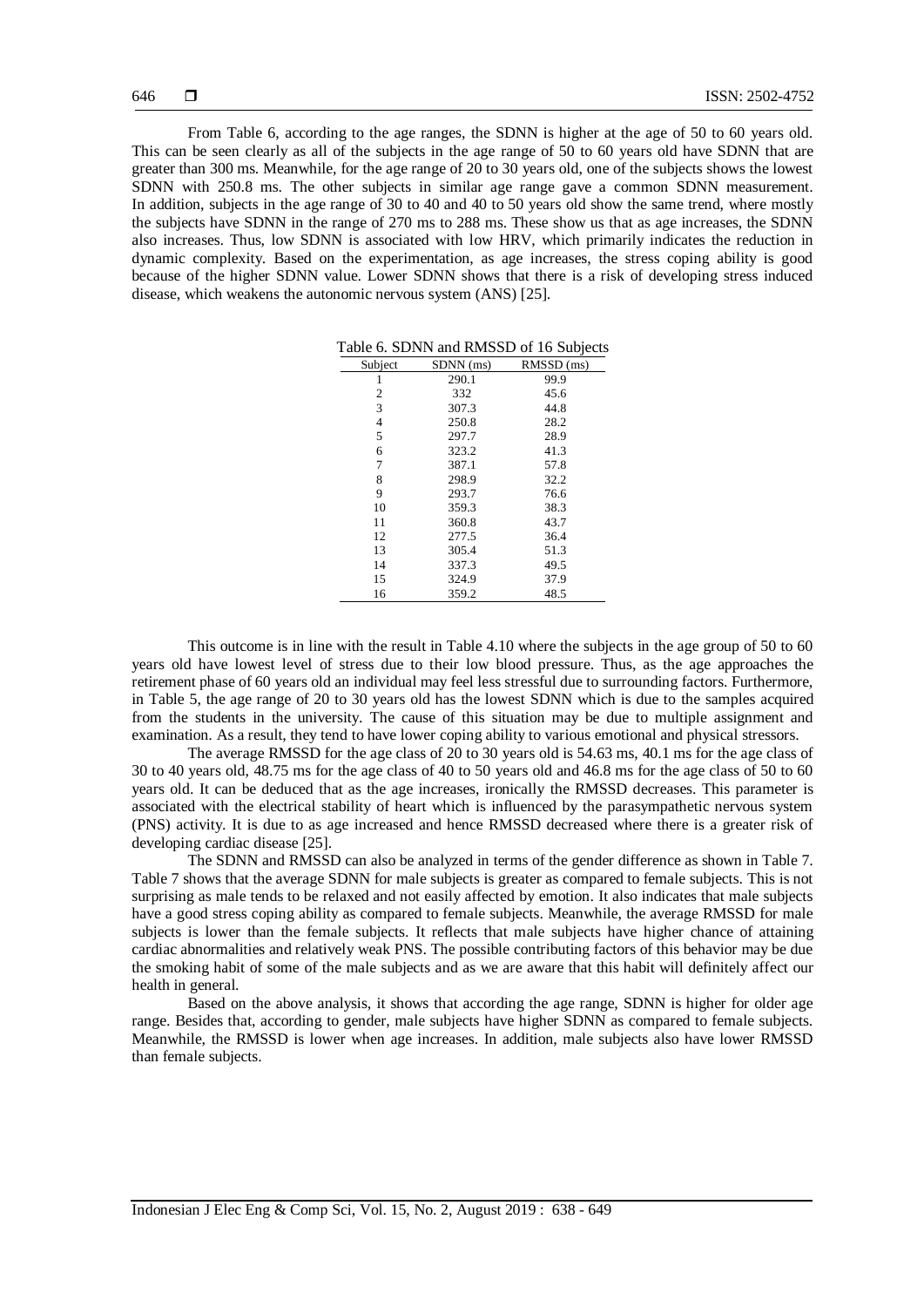|         |          | raone 7. Trenage SSDT and Kings D Trees and to Sena |         |              |  |
|---------|----------|-----------------------------------------------------|---------|--------------|--|
|         |          | <b>SDNN</b>                                         |         | <b>RMSSD</b> |  |
|         |          | (ms)                                                |         | (ms)         |  |
|         | Male     | Female                                              | Male    | Female       |  |
|         | 307.3    | 290.1                                               | 44.8    | 99.9         |  |
|         | 250.8    | 332                                                 | 28.2    | 45.6         |  |
|         | 387.1    | 297.7                                               | 57.8    | 28.9         |  |
|         | 298.9    | 323.2                                               | 32.2    | 41.3         |  |
|         | 360.8    | 293.7                                               | 43.7    | 76.6         |  |
|         | 277.5    | 359.3                                               | 36.4    | 38.3         |  |
|         | 324.9    | 305.4                                               | 37.9    | 51.3         |  |
|         | 359.2    | 337.3                                               | 48.5    | 49.5         |  |
| Average | 320.8125 | 317.3375                                            | 41.1875 | 53.925       |  |

#### **4. CONCLUSION**

To conclude, all of the objectives for this research have been achieved successfully. The proposed health monitoring kit managed to obtain user heart rate and blood pressure with a portability criterion. This project also was installed with a TFT touch screen which enhanced the GUI capability as compared to liquid crystal display (LCD) in assisting user when utilizing this health monitoring kit. Moreover, from this research, it shows that different subjects will have different heart rate and blood pressure reading according to the gender, age, physiological condition and etc. Besides that, based on the HRV analysis on Kubios software, SDNN value is higher for male and older age subjects. Meanwhile, the RMSSD value is lower for male and older age subjects. In addition, our findings suggest that PPG signal is one of the preferred alternatives to ECG signal in acquiring health parameters. Lastly, this research highlighted that by using a portable health monitoring kit, early and undetected signs of signal abnormalities of a person has the potential to save more life and at the same time, ease people in monitoring their health status faster and efficiently.

This study has been emphasized in developing a portable health monitoring kit by using PPG signal that can help people in many aspects of life. Perfection is a dominant target in every development of technology. However, every technology produced will have limitations. Our portable health monitoring kit has some inadequacies which are the TFT touch screen is not clear and user is not able to estimate how long the device can operate from the touch screen.

Therefore, in the future, the other model type of TFT touch screen can be used to get a clear interface. This includes larger size of TFT touch screen in order to get a better resolution. Besides that, the system also can be equipped with a battery percentage indicator on the screen to determine how long the device can operate to ensure a flawless flow of the device.

## **ACKNOWLEDGEMENT**

First and foremost, I am grateful to Allah SWT for giving me the health and strength to complete my Final Year Project (FYP) report. I would like to express my deepest gratitude and appreciation towards my highly motivated and kind supervisor, Dr. Khairul Azami Sidek for his constant support, courage, motivation and words of wisdom throughout the semester. It was a pleasure to work under his supervision.

Besides that, I want to extend my appreciation to the FYP Coordinator, Dr. Suriza Ahmad Zabidi for her guidance regarding the final year project. Last but not least, special thanks to my family, friends and whoever are involved in completing my project. May Allah reward all of them for their priceless kindness and support.

#### **REFERENCES**

- [1] M. N. Othman, S. F. Yap and Y.G. Wee, "Examining the Relationship between Gender, Age, Education Level and Social Cognitive Factors in a Health Setting." *International Journal of Business and Management,* Vol. 6, No. 9, p.2, September 2011.
- [2] M. L. Sahu and J. K. Kaushal, "Real time health monitoring system using Arduino and LabVIEW with GSM Technology," pp. 3–7.
- [3] R. Bhimanpallewar, S. Patil, S. Kambale, and R. Kedari, "Wireless Healthcare Monitoring System using Arduino Uno," vol. 4, no. 12, pp. 604–607, 2017.
- [4] D. C. Dugdale and D. Zieve, "Electrocardiogram." MedlinePlus Medical Encyclopaedia, p.3, 2012.
- [5] M. A. H. Assan, A. S. M. Alik, D. F. Ofi, N. S. Aad, and M. Eriaudeau, "Novel health monitoring method using an RGB camera," *Biomed. Opt. Express*, vol. 8, no. 11, p. 4838, 2017.
- [6] B. M. Jayadevappa and M. S. Holi, "An Estimation Technique using FFT for Heart Rate Derivedfrom PPG Signal," vol. 15, no. 7, 2015.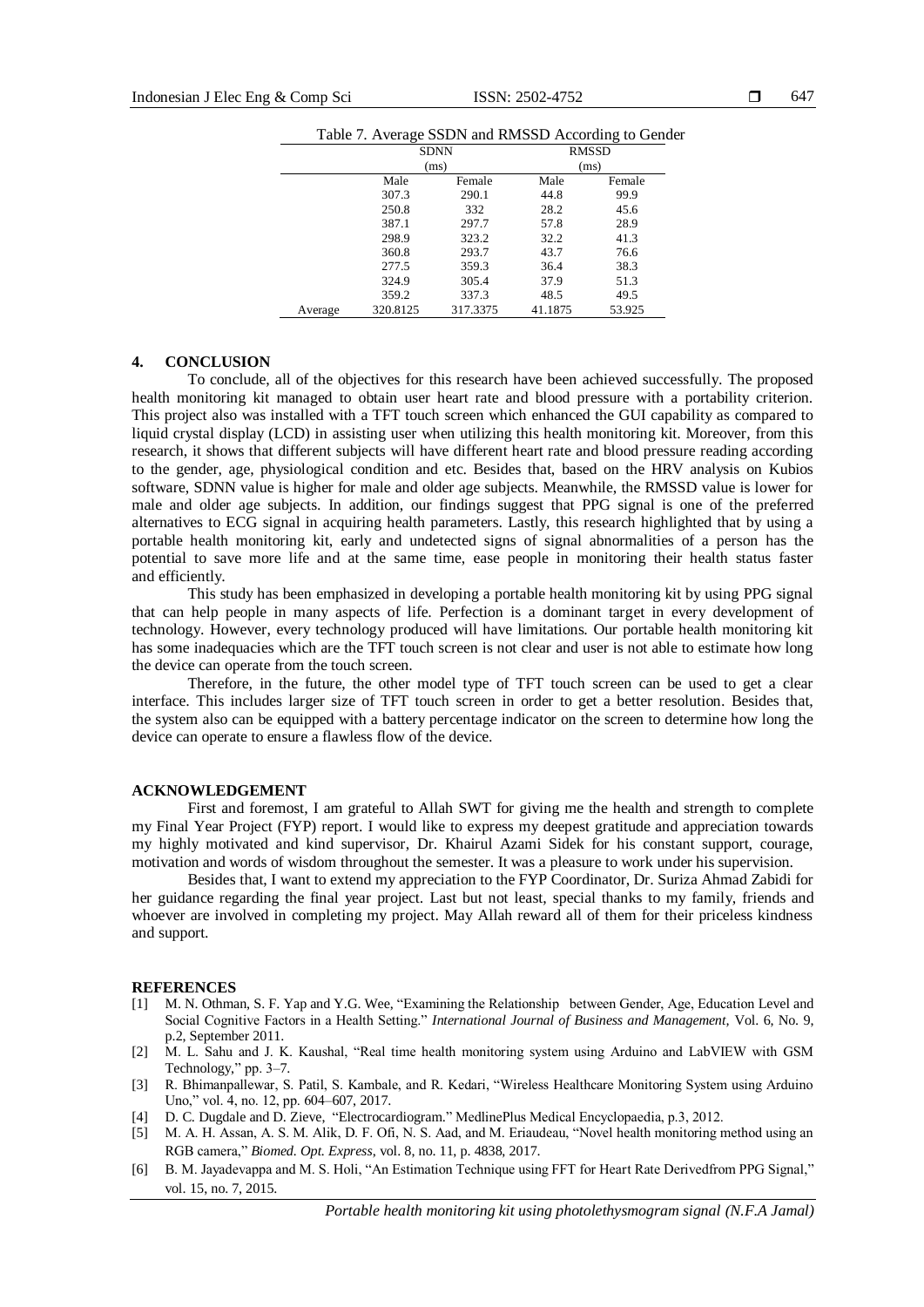- [7] N[. Selvaraj,](http://www.ncbi.nlm.nih.gov/pubmed/?term=Selvaraj%20N%5BAuthor%5D&cauthor=true&cauthor_uid=18663635) A. [Jaryal,](http://www.ncbi.nlm.nih.gov/pubmed/?term=Jaryal%20A%5BAuthor%5D&cauthor=true&cauthor_uid=18663635) J. Santhosh, K. K. Deepak and S. Anand, "Assessment of heart rate variability derived from finger-tip photoplethysmography as compared to electrocardiography." Centre for Biomedical Engineering, Indian Institute of Technology-Delhi, 32(6): 479-84, 2008 Nov-Dec.
- [8] S. Li, L. Liu, J. Wu, B. Tang, and D. Li, "Comparison and Noise Suppression of the Transmitted and Reflected Photoplethysmography Signals," vol. 2018, 2018.
- [9] S. Kavitha, M. ArulPugazhendhi, and B. Vinodh Kumar, "VLSI Implementation of PPG Signal for Health Monitoring System," *Int. J. Comput. Sci. Mob. Comput.*, vol. 5, no. 3, pp. 667–675, 2016.
- [10] S. C. Mukhopadhyay, "Wearable Sensors for Human Activity Monitoring : A Review," no. December, 2015.
- [11] C. Orphanidou, T. Bonnici, P. Charlton, D. Clifton, D. Vallance, and L. Tarassenko, "Signal-Quality Indices for the Electrocardiogram and Photoplethysmogram : Derivation and Applications to Wireless Monitoring," vol. 19, no. 3, pp. 832–838, 2015.
- [12] A. A. Kamshilin and N. B. Margaryants, "Origin of photoplethysmographic waveform at green light," *Phys. Procedia*, vol. 86, no. June 2015, pp. 72–80, 2017.
- [13] S. Assad, F. Ding, N. Fu and Y. Joy Xu, "Correlating Heart Rate Variability with Mental Fatigue." p.22, April 26, 2012.
- [14] High Blood Pressure Symptoms, Causes and Treatments, (Accessed on 30<sup>th</sup> March 2015) [http://www.medicinenet.com/high\\_blood\\_pressure\\_pictures\\_slideshow/article.html](http://www.medicinenet.com/high_blood_pressure_pictures_slideshow/article.html)
- [15] S. G. Khalid, J. Zhang, F. Chen, and D. Zheng, "Blood Pressure Estimation Using Photoplethysmography Only: Comparison between Different Machine Learning Approaches," vol. 2018, 2018.
- [16] R. Doshi and A. Panditrao, "Non-Invasive Optical Sensor for Hemoglobin Determination." *International Journal of Engineering Research and Applications (IJERA),* Vol. 3, Issue 2, pp.559-562, March -April 2013.
- [17] H. P. Brecht, PetrovBrecht, "Noninvasive continuous optoacoustic monitor of total hemoglobin concentration." *Engineering in Medicine and Biology Conference*, Vol. 3, 2002.
- [18] S. G. Khalid, J. Zhang, F. Chen, and D. Zheng, "Blood Pressure Estimation Using Photoplethysmography Only: Comparison between Different Machine Learning Approaches," vol. 2018, 2018.
- [19] C. Jeong, J. Ko, S. Hwang, and H. Yoon, "A New Method to estimate Arterial Blood Pressure using Photoplethysmographic Signal." *28th IEEE EMBS Annual International Conference New York City*, *USA*, Aug 30- Sept 3, 2006.
- [20] E. Gil, J. Vergara, and P. Lagun, "Pulse Transit Time Variability versus Heart RateVariability during Decreases in the Amplitude fluctuations of Photoplethysmography signal." *International Journal of Bioelectromagnetism,* Vol. 12, No. 3, pp. 95 - 101, 2010.
- [21] S. Golil and Jayanthi, "Cuff less Continuous Non-Invasive Blood Pressure Measurement Using Pulse Transit Time Measurement." International Journal of Recent Development and Technology, Vol. 2, Issue 1, pp. 86-91, 2014.
- [22] Embedded Lab, "Introducing Easy Pulse: A DIY photoplethysmographic sensor for measuring heart rate Embedded Lab", 2012. (Accessed on 2nd January 2016) http://embedded-lab.com/blog/easy-pulse-version-1-1 sensor overview-part-1/
- [23] A Blood Pressure Monitoring Method for Stroke [Management](https://www.researchgate.net/publication/265418109_A_Blood_Pressure_Monitoring_Method_for_Stroke_Management?_sg=4V2KIXERJx2Ph2PZC6zAWL7WhBxQ0clTlZpeIWMaUdqC_aGscDlhKHlW6JBeekumFVRu9e2zIvAfLz09ouuEqsvxLsp5Ro3zLA) (Accessed on 5<sup>th</sup> October 2018) https://www.researchgate.net/figure/Pulse-transit-time-is-defined-as-the-time-interval-between-the-R-peak-of-ECG-and-the-peak\_fig1\_265418109
- [24] D. Harsha and G. Bray, "Weight Loss and Blood Pressure Control (Pro)", *Hypertension*, vol. 51, no. 6, pp. 1420- 1425, 2008.
- [25] *SA-3000P Clinical Manual VER.3.0: Heart Rate Variability Analysis System*, MEDICORE Co., Seoul, Korea, (online). Available: [http://medi-core.com/download/HRV\\_clinical\\_manual\\_ver3.0.pdf](http://medi-core.com/download/HRV_clinical_manual_ver3.0.pdf)

## **BIOGRAPHIES OF AUTHORS**



**Nur Firda Ayu Jamal** graduated Bachelor's degree in Communication Engineering at International Islamic University Malaysia (IIUM) in 2016.Currently, she is taking Master in Science (Communication Engineering) from the same university. She has experience about one year in industrial before she started her Master's Degree. Her area of interest is in the field of biomedical signal processing, wireless and satellite communication.